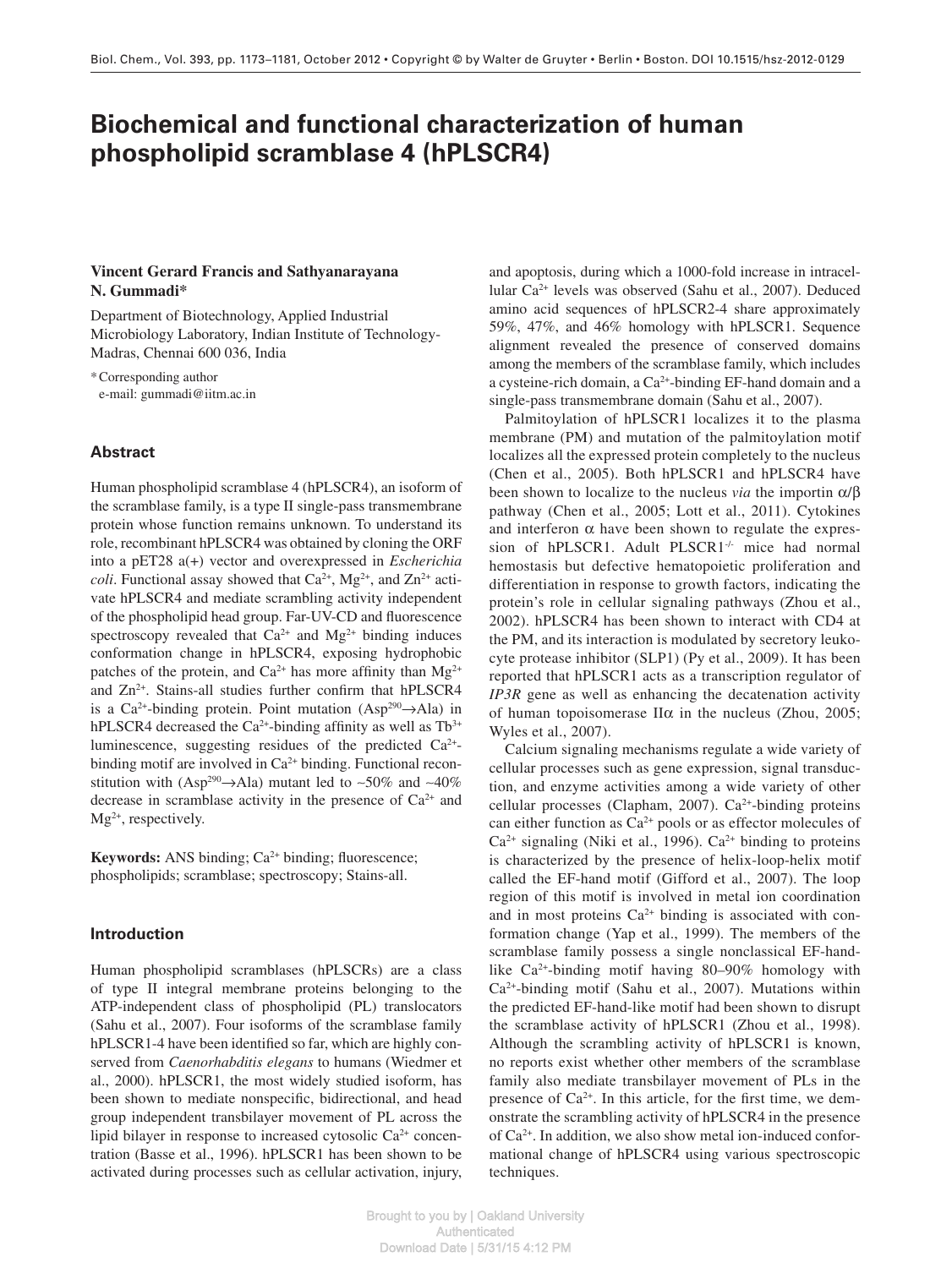#### **Results**

## **Overexpression and purification of the recombinant hPLSCR4 and Asp<sup>290</sup>→Ala mutant**

 To characterize hPLSCR4, we subcloned the hPLSCR4 ORF from a mammalian vector into  $pET-28 a(+)$  vector and overexpressed in *Escherichia coli* BL21 (DE3) as 6XHis-hPLSCR4. The Asp<sup>290</sup> $\rightarrow$ Ala mutant of hPLSCR4 was generated by site-directed mutagenesis and also expressed as 6XHis-  $(Asp<sup>290</sup>\rightarrow Ala)-hPLSCR4$  mutant. Results showed that both the overexpressed proteins were exclusively found in inclusion bodies (IBs), and low levels of expression were observed in the soluble fraction (Figure 1A) (data not shown for the  $Asp^{290} \rightarrow Ala$  mutant). The molecular weight of the overexpressed protein was ∼ 37 kDa and matched with the reported molecular weight (Basse et al., 1996). Hence, IBs were used as a protein source to purify hPLSCR4 using *N* -lauroyl sarcosine (NLS), an anionic detergent, to solubilize IBs overnight. After NLS treatment, ~50% of the target protein was solubilized, and the supernatant was pulse dialyzed to remove NLS. As membrane proteins require the presence of low levels of detergent for stability, we replaced NLS with 0.025% (w/v) Brij-35, a non ionic detergent. The supernatant was then loaded on to a Ni-NTA column and the bound protein was eluted with 250 mm imidazole. The final yield of protein was ∼2 mg/g cell mass and the purity was 98% (Figure 1B). The Asp<sup>290</sup> $\rightarrow$ Ala mutant of hPLSCR4 was also purified in the same way as described above (data not shown).

# **Biochemical reconstitution and functional scramblase assay**

 To determine whether hPLSCR4 (an isoform of hPLSCR1) is involved in rapid scrambling of PLs across the bilayer in the presence of elevated levels of calcium (Basse et al., 1996; Sahu et al., 2008), we reconstituted hPLSCR4 in to artificial lipid bilayers (proteoliposomes), and scramblase activity was initiated by the addition of  $Ca<sup>2+</sup>$ . No significant scramblase activity was observed in the absence of  $Ca<sup>2+</sup>$  (Figure 2A, trace a), but in the presence of  $Ca<sup>2+</sup>$ , ~4% NBD-PC scrambling activity was observed (Figure 2A, trace b). This suggests that scramblase activity of hPLSCR4 is calcium dependent. Interestingly, hPLSCR4 showed more scrambling activity  $(~10\%)$  for NBD-PS in the presence of  $Ca<sup>2+</sup>$  (Figure 2B, trace b). Scramblase activity performed in the presence of other divalent metal ions such as  $Mg^{2+}$  and  $Zn^{2+}$  showed transbilayer movement of PLs independent of the PL head group (Figure 2A, traces b and c). However, the percentage of scramblase activity was higher for proteoliposomes labeled with NBD-PS compared with NBD-PC. To characterize whether the predicted  $Ca^{2+}$ -binding motif of hPLSCR4 is important for PL translocation activity of hPLSCR4, a point mutation  $(Asp^{290} \rightarrow Ala)$  in the predicted  $Ca<sup>2+</sup>$ -binding segment was generated. The functional reconstitution of the Asp<sup>290</sup> $\rightarrow$ Ala mutant was assayed for activity in the presence of  $Ca^{2+}$  and  $Mg^{2+}$ . The mutant showed ∼ 50 % and ∼ 40 % decrease in scrambling activity, indicating the importance of this motif in metal ion-induced activation of scramblase (Figure 2C).

## **Intrinsic tryptophan fluorescence**

The affinity of metal ions  $(Ca^{2+}, Mg^{2+}, and Zn^{2+})$  to hPLSCR4 was studied by measuring the intrinsic tryptophan fluorescence. To confirm whether the predicted  $Ca^{2+}$ -binding motif is indeed the  $Ca^{2+}$ -binding site in the protein, the binding constant for the Asp<sup>290</sup> $\rightarrow$ Ala mutant was also measured. Figure 3A–C shows the quenching of intrinsic tryptophan fluorescence in the presence of metal ions, where trace a is



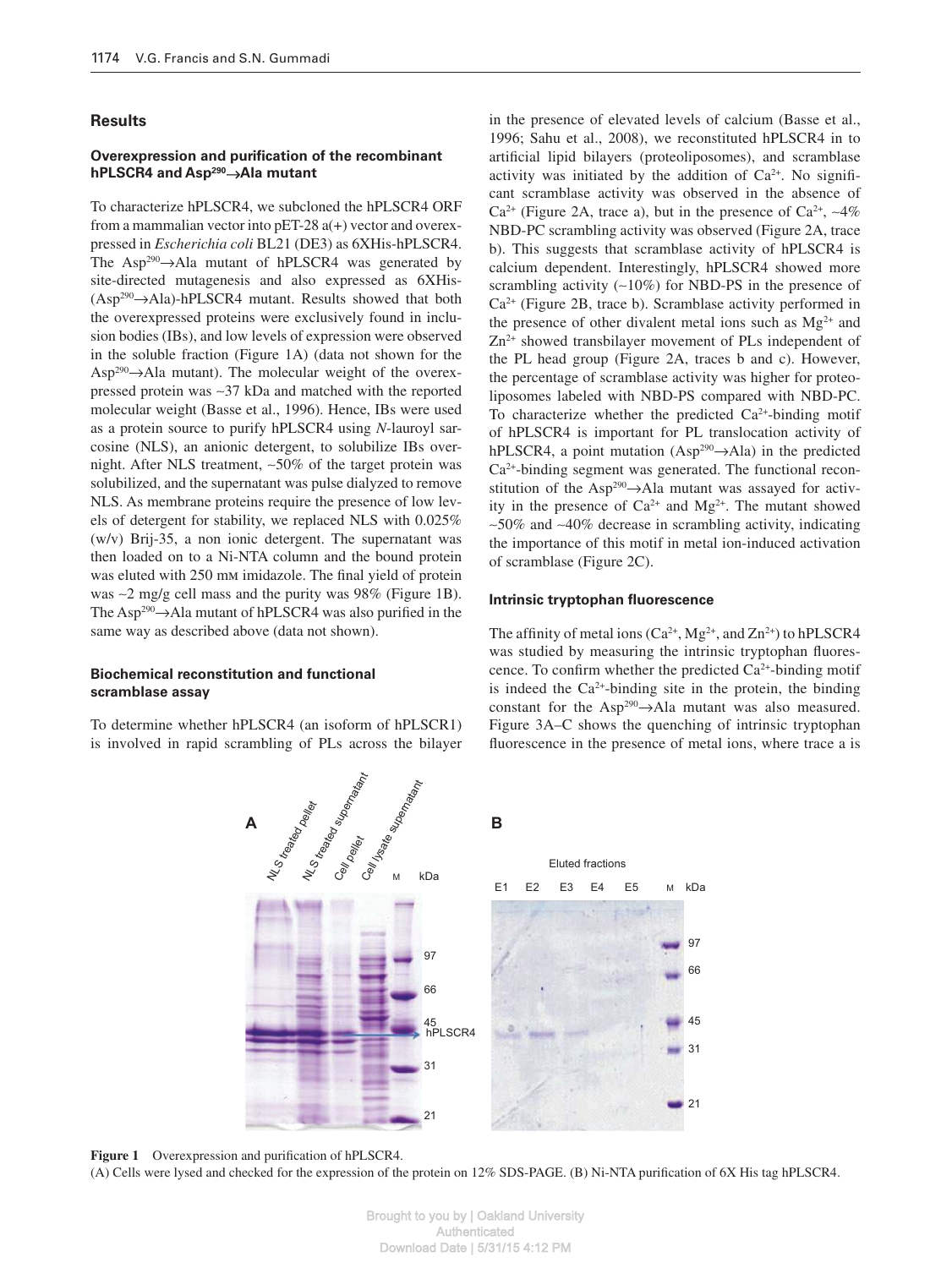

#### **Figure 2** Scramblase assay.

 (A) Scramblase activity using proteoliposomes reconstituted with NBD-PC. (B) Scramblase activity using proteoliposomes reconstituted with NBD-PS. Trace a, proteoliposomes incubated with 2 mm EGTA; trace b, proteoliposomes incubated with 2 mm Ca<sup>2+</sup>; trace c, proteoliposomes incubated with 2 mm Mg<sup>2+</sup>; trace d, proteoliposomes incubated with 2 mm Zn<sup>2+</sup>. (C) The comparative rate of scramblase activity with NBD-PC as tracer using proteoliposomes reconstituted with Asp<sup>290</sup> $\rightarrow$ Ala mutant in the presence of Ca<sup>2+</sup> and Mg<sup>2+</sup>, calculated by normalizing it with respect to wild-type scramblase activity. Results are representative of at least three sets of experiments  $(p<0.05)$ .

the intrinsic tryptophan fluorescence of apoprotein and traces b, c, and d in the presence of  $2, 5$ , and  $10 \text{ mm}$  of metal ion, respectively. A slight change in the emission maxima (~4 nm) toward shorter wavelength was observed in the presence of metal ions. This suggests that hPLSCR4 undergoes conformation change in the presence of metal ions. Binding constants  $(K_a)$  were determined by Scatchard plot using nonlinear curve fitting (Prism 3.0 GraphPad software Inc., San Diego, USA). Curve fitting was done for the fraction of ligand sites occupied  $[(F_o-F)/(F_o-F_{sat})]$  vs. ligand concentration using the one-site binding nonlinear regression analysis, where  $F_{\rm o}$  is the fluorescence in the absence of a ligand,  $F_{\rm sat}$ is the fluorescence at saturation of ligand concentration, and F is the fluorescence in the presence of a particular ligand concentration. It has been found that hPLSCR4 has a greater affinity for  $Ca^{2+}$  than Mg<sup>2+</sup> and  $Zn^{2+}$  (Table 1). Furthermore, in the case of the Asp<sup>290</sup> $\rightarrow$ Ala mutant, an approximately 30% decrease in affinity of hPLSCR4 for  $Ca^{2+}$  was observed, indicating the predicted  $Ca^{2+}$ -binding motif is indeed the  $Ca<sup>2+</sup>$ -binding site in the protein (Table 1).

#### **Stains-all assay**

Stains-all was used as a  $Ca^{2+}$  mimic dye to probe the  $Ca^{2+}$ binding properties of hPLSCR4. In the free form, the dye produces two distinct absorption bands at 535 and 575 nm, which correspond to the monogenic and dimeric forms of the dye, respectively. However, when the dye binds to proteins containing  $Ca^{2+}$ -binding motifs, it induces a distinct J band at 650 nm (Caday et al., 1986). No J band was observed in the free form of the dye (Figure 4A and B, trace a). Stainsall binds to hPLSCR4 and induces an intense J band at 650 nm (Figure 4A and B, trace b). However, the intensity of the J band decreased when  $Ca^{2+}$  or  $Mg^{2+}$  (2 mm) was added to the saturated hPLSCR4-Stains-all complex, indicating displacement of Stains-all by the metal ions, which have a higher affinity for the protein (Figure  $4A$  and B, trace c). These results confirm that the metal ions bind to the putative  $Ca^{2+}$ binding motif of hPLSCR4 and induce a conformational change.

## **Terbium fluorescence**

 $Tb<sup>3+</sup>$  is used as a luminescent isomorphous replacement probe for  $Ca^{2+}$  and was used here to study  $Ca^{2+}$  interaction with hPLSCR4. Tb<sup>3+</sup> excitation at 285 nm induces luminescent peaks at 491 and 547 nm (Brittain et al., 1976).  $Tb^{3+}$  luminescence is enhanced due to fluorescence resonance energy transfer from aromatic amino acids located close to the binding site. Figure 4C shows that addition of  $Tb<sup>3+</sup>$  to hPLSCR4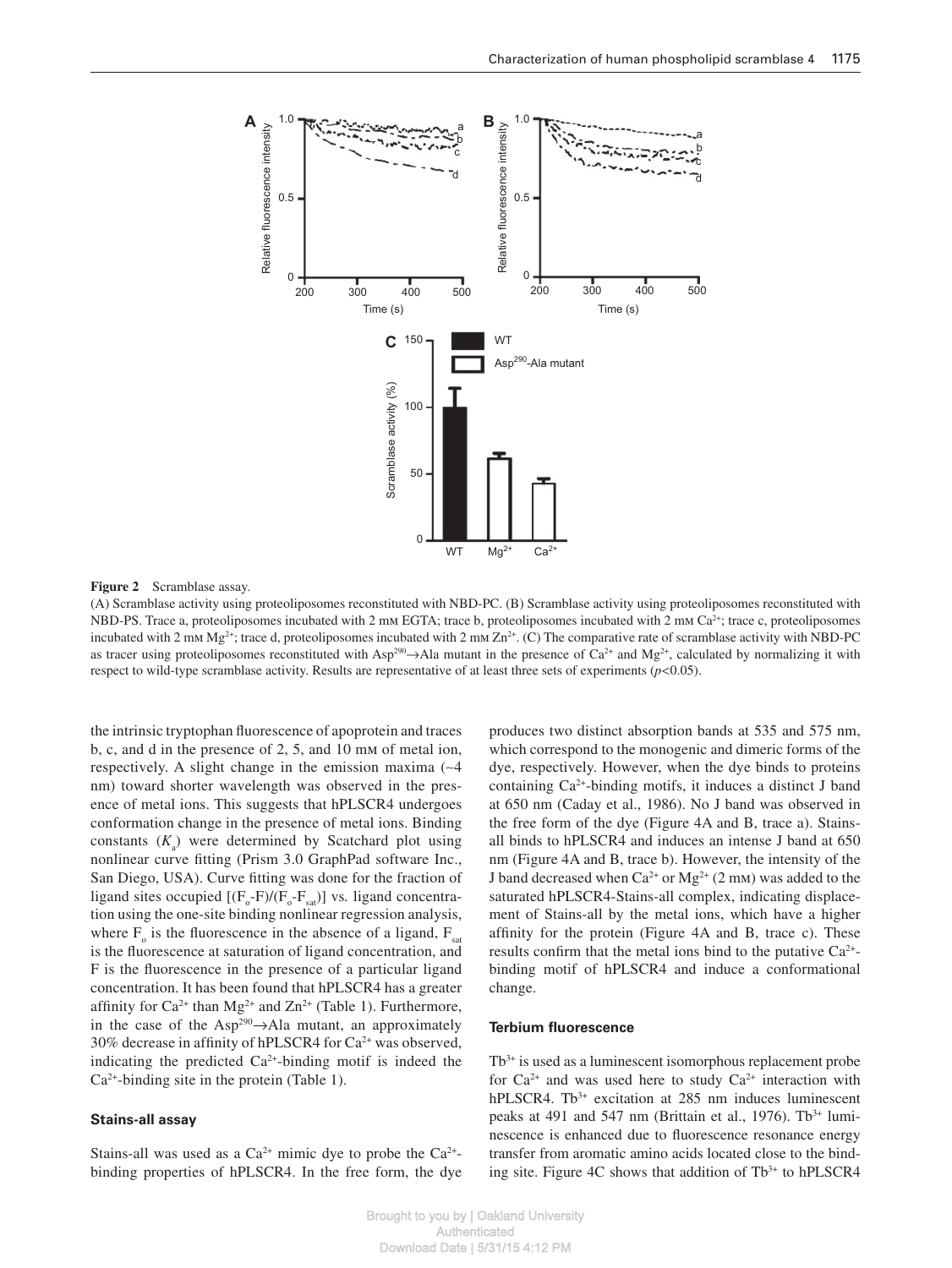

**Figure 3** Intrinsic tryptophan fluorescence.

(A) Effect of Ca<sup>2+</sup> on the intrinsic tryptophan fluorescence of hPLSCR4. (B) Effect of Mg<sup>2+</sup> on the intrinsic tryptophan fluorescence of hPLSCR4. (C) Effect of  $\text{Zn}^{2+}$  on the intrinsic tryptophan fluorescence of hPLSCR4. Trace a, apoprotein; trace b, protein with 2 mm metal ion; trace c, protein with 5 mm metal ion; trace d, protein with 10 mm metal ion. Results are representative of at least three sets of experiments ( $p$ <0.05).

leads to an increase in emission intensity of two luminescent peaks, accompanied by decreased Trp fluorescence emission. Luminescence peaks indicate movement of Trp residues toward the metal ion-binding site. To validate the predicted  $Ca<sup>2+</sup>$ -binding site of hPLSCR4, the Tb<sup>3+</sup> luminescence of the Asp<sup>290</sup> $\rightarrow$ Ala mutant was also measured. Decreased Tb<sup>3+</sup> luminescence was observed in the case of the Asp<sup>290</sup> $\rightarrow$ Ala mutant compared with wild-type hPLSCR4 indicating the importance of this residue in  $Ca<sup>2+</sup>$  coordination (Figure 4D). Furthermore, when  $Ca^{2+}$  was added to this saturated complex of hPLSCR4-Tb<sup>3+</sup>, there was a decrease in the  $Tb<sup>3+</sup>$  luminescence peaks along with an increase in Trp fluorescence, indicating displacement of bound Tb<sup>3+</sup> by Ca<sup>2+</sup> (Supplementary Figure S1).

**Table 1** Binding constants of the hPLSCR4 and  $Asp^{290} \rightarrow Ala$ mutant interaction with  $Ca^{2+}$ , Mg<sup>2+</sup>, and Zn<sup>2+</sup>.

| Metal ion                                                           | $K_{\circ}$ (µM) | $\mathbb{R}^2$ |
|---------------------------------------------------------------------|------------------|----------------|
| hPLSCR4 affinity for $Ca^{2+}$                                      | $23.0 \pm 3.2$   | 0.95           |
| hPLSCR4 (Asp <sup>290</sup> $\rightarrow$ Ala) for Ca <sup>2+</sup> | $16.6 \pm 2.6$   | 0.94           |
| hPLSCR4 affinity for $Mg^{2+}$                                      | $10.5 \pm 1.6$   | 0.98           |
| hPLSCR4 affinity for Zn <sup>2+</sup>                               | $16.1 \pm 0.8$   | 0.98           |

 The binding constants of the protein ligand interaction were determined from the Scatchard plot using nonlinear regression analysis.

#### **Far-UV-CD spectroscopy**

 The metal ion-induced conformation change of hPLSCR4 was further investigated by far-UV-CD spectroscopy. The apo form of the hPLSCR4 was characterized by two distinct minima at 208 and 223 nm, which are characteristic of proteins containing  $\alpha$ -helix conformational elements (Figure 5A and B, trace a). These results showed that in the presence of  $Ca^{2+}$  and  $Mg^{2+}$ , spectral changes are observed in the CD spectra of hPLSCR4 (Figure 5A and B, trace b). These results indicate that metal ion binding induces conformational changes.

## **Probing conformational (surface hydrophobicity) changes by 8-anilino-1-naphthalenesulfonic acid fl uorescence**

 8-Anilino-1-naphthalenesulfonic acid (ANS) was used to study metal ion-induced changes in the hydrophobicity of hPLSCR4. ANS is fluorescent only in a nonpolar environment, and its fluorescence is quenched in the presence of a polar environment (Daniel and Weber, 1966). In Figure 5C, trace a represents the fluorescence emission of the ANSprotein complex in the absence of metal ions. In the presence of metal ions, enhanced ANS fluorescence with a blue shift of ∼ 10 nm was observed (Figure 5C, traces b, c, and d). This indicates that the apo-hPLSCR4 is in an ordered state,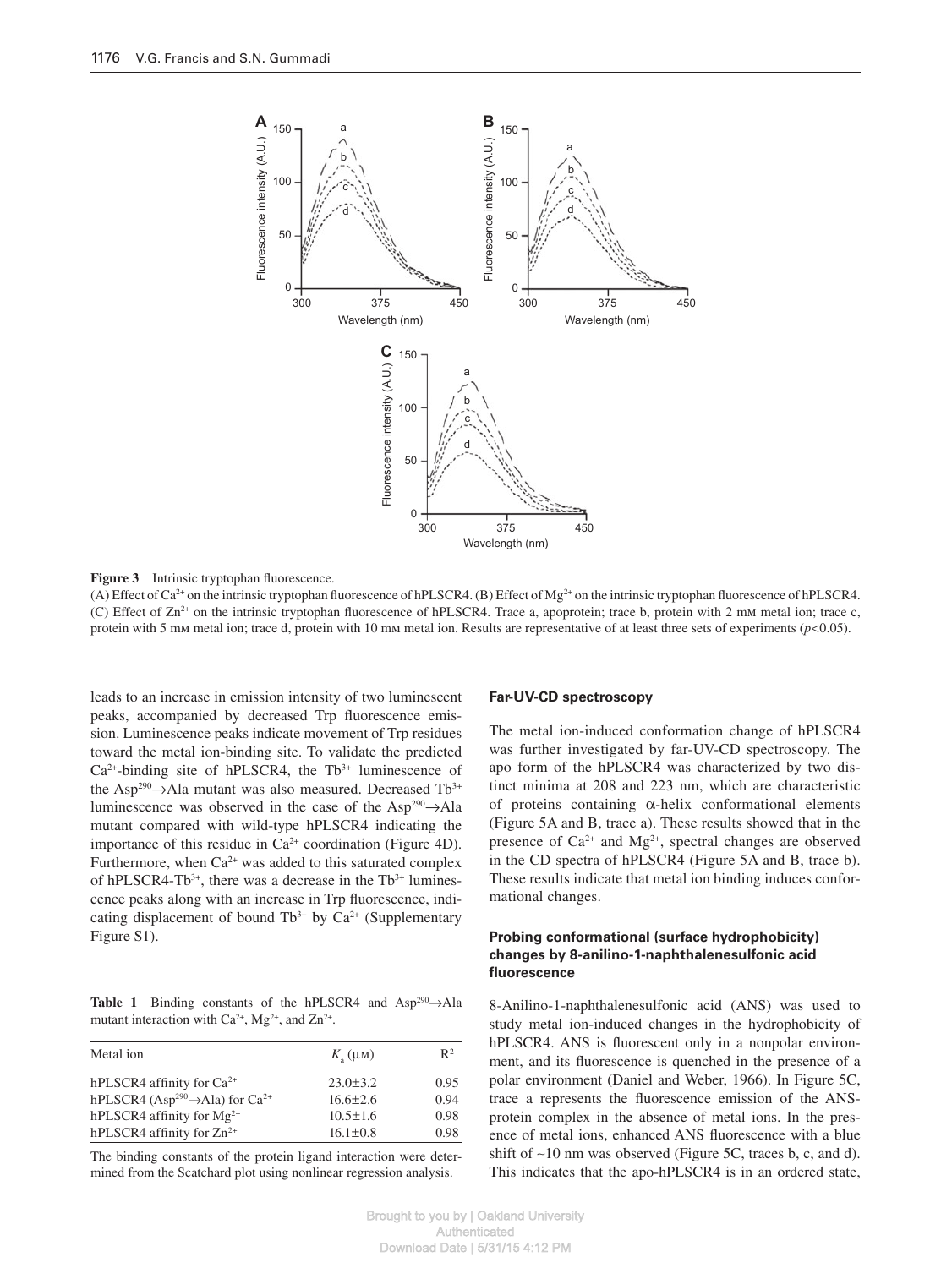

**Figure 4** Stains-all binding and Tb<sup>3+</sup> luminescence spectroscopy.

(A) Effect of  $Ca^{2+}$  on the Stains-all-hPLSCR4 complex. Trace a, Stains-all dye spectra; trace b, Stains-all-hPLSCR4 complex; trace c, effect of Ca<sup>2+</sup> on the Stains-all-hPLSCR4 complex. (B) Effect of Mg<sup>2+</sup> on the Stains-all-hPLSCR4 complex. Trace a, Stains-all dye spectra; trace b, Stains-all-hPLSCR4 complex; trace c, effect of Mg<sup>2+</sup> on the Stains-all-hPLSCR4 complex. (C) Tb<sup>3+</sup> luminescence of apo-hPLSCR4 (dashed line) and Tb<sup>3+</sup>-bound hPLSCR4 (solid line). (D) Tb<sup>3+</sup> luminescence of apo Asp<sup>290</sup>→Ala (dashed line) and Tb<sup>3+</sup>-bound Asp<sup>290</sup>→Ala mutant (solid line). Results are representative of at least three sets of experiments  $(p<0.05)$ .



#### Figure 5 Far-UV-CD and ANS binding.

(A) Trace a, far-UV-CD of apo-hPLSCR4; trace b, far-UV-CD of hPLSCR4 in the presence of 2 mm  $Ca<sup>2+</sup>$ . (B) Trace a, far-UV-CD of apohPLSCR4; trace b, far-UV-CD of hPLSCR4 in the presence of 2 mm  $Mg<sup>2+</sup>$ . (C) ANS binding to hPLSCR4. Trace a, ANS-hPLSCR4 complex (control); trace b, 2 mm Ca<sup>2+</sup> addition to ANS-hPLSCR4 complex; trace c, 2 mm Mg<sup>2+</sup> addition to ANS-hPLSCR4 complex; trace d, 2 mm Zn<sup>2+</sup> addition to ANS-hPLSCR4 complex. Results are representative of at least three sets of experiments ( $p$  < 0.05).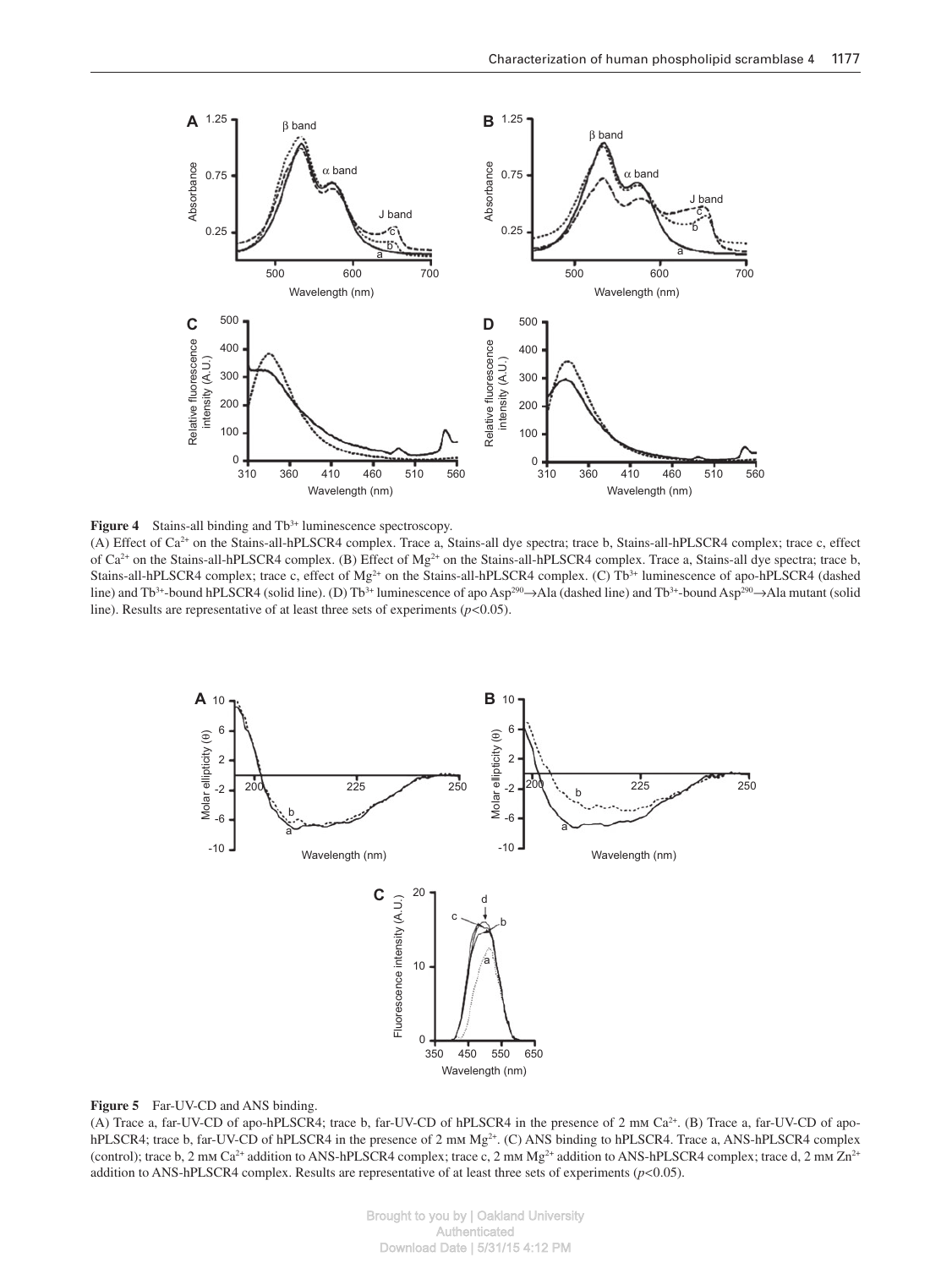and in the presence of metal ions, this state was altered, leading to increased surface exposure of hydrophobic residues on hPLSCR4.

## **Discussion**

Four homologs of PLSCR1 have been identified in humans so far and are involved in a wide range of cellular processes (Sahu et al., 2007). Recently, the fifth homolog of the scramblase family has been identified but has not yet been characterized at the protein level. Initially, hPLSCR1 was identified as a protein capable of mediating transbilayer movement of PLs when activated by  $Ca^{2+}$  (Basse et al., 1996). However, studies have also shown the involvement of hPLSCR1 in cellular signaling, suggesting that this protein also functions as a signaling molecule (Zhou et al., 2002). Although hPLSCR1 has been widely characterized, other isoforms of scramblase are not well characterized. To elucidate the possible function of hPLSCR4, we characterized the ion binding, scramblase activity, validation of the predicted  $Ca^{2+}$ -binding site, and metal ion-induced conformation changes because it possesses a putative EF hand-like  $Ca<sup>2+</sup>$ -binding motif similar to hPLSCR1. Hence, we cloned the ORF of hPLSCR4, overexpressed it in *E. coli*, and purified it from IBs using NLS.

 To examine whether hPLSCR4 mediates the transbilayer movement of PLs similar to hPLSCR1, we reconstituted hPLSCR4 into NBD-labeled vesicles. We have shown that in the presence of  $Ca^{2+}$ , hPLSCR4 gets activated and mediates transbilayer movement of PLs. The scrambling activity of hPLSCR4 was also checked in the presence of  $Mg^{2+}$  and  $Zn^{2+}$ and was also found to activate the protein. However, higher scramblase activity by hPLSCR4 was observed in the presence of  $Zn^{2+}$  and  $Mg^{2+}$  than  $Ca^{2+}$ . This difference could be attributed to the difference in the protein-folding pattern of a bacterial-expressed protein as well as the protein conformation in a detergent solution vs*.* membrane-inserted polypeptide. Similar differences in hPLSCR1 (overexpressed and purified from *E. coli*) activity were observed for Ca<sup>2+</sup> vs. other metal ions, where  $Zn^{2+}$  showed more activity than calcium (Stout et al., 1998). Additionally, for the EF-hand peptide of hPLSCR4, the Mg<sup>2+</sup>-binding affinity was higher than  $Ca^{2+}$ binding (Sahu et al., 2009).

 As hPLSCR4 belongs to an ATP-independent class of PL translocators, we also checked for PL head group specificity. Unlike multidrug-resistant proteins and aminophospholipid translocators, which show selectivity for PLs and mediate vectorial transport, members of the scramblase family show head group-independent translocation of PL across the bilayer. hPLSCR4-mediated transbilayer movement of PLs was found to be independent of the PL head group; however, the rate of scrambling for NBD-PS PLs was found to be higher than NBD-PC. Similar rates of scrambling for NBD-PC and NBD-PS PLs were observed with hPLSCR1-reconstituted proteoliposomes (Sahu et al., 2008). This could be justified because  $Ca^{2+}$ -activated scramblase mediates the movement of PL from the inner leaflet to the outer leaflet of the PM and the inner leaflet is selectively enriched in anionic PL. These results are in agreement with that of hPLSCR1 (Sahu et al., 2008 ). Reports have indicated that the rate of scrambling by scramblase depends on the head group size (Dekkers et al., 2002). However, scramblases are relatively nonspecific and mainly serve to translocate PS on the outer leaflet of the PM upon activation.

We further characterized the  $Ca<sup>2+</sup>$ -binding properties of hPLSCR4 using Stains-all; the dye produces a series of characteristic spectra depending on the interaction and conformation of the binding region (Caday et al., 1986). Addition of  $Ca<sup>2+</sup>$  and Mg<sup>2+</sup> leads to the displacement of Stains-all dye, indicating that the metal ions bind to the putative EF-hand motif. This result is in agreement with earlier reported data on Stains-all binding to hPLSCR1 (Sahu et al., 2008). We further investigated whether metal ion binding induces conformation change in hPLSCR4 using various spectroscopic techniques. Stout et al. (1998) have proposed a change in the conformation of hPLSCR1 due to  $Ca^{2+}$  binding. Far-UV-CD studies have revealed spectral changes in the CD spectra of hPLSCR4, which is predominantly an  $\alpha$ -helical protein, indicating metal ion-induced conformational changes. Similar spectral changes are generally observed during metal ion binding to  $Ca<sup>2+</sup>$ -binding proteins and EF-hand peptides (Kobayashi et al., 2005; Zhao et al., 2012).

To validate whether the predicted  $Ca^{2+}$ -binding motif of hPLSCR4 is indeed the true  $Ca^{2+}$ -binding site in the protein, we generated the Asp<sup>290</sup>→ Ala mutant because residues such as Asp are highly conserved in the EF-hand motif and are important for the octahedral coordination of  $Ca<sup>2+</sup>$ . Similar mutation of Asp<sup>275</sup> in the predicted Ca<sup>2+</sup>-binding motif of hPLSCR1 has been shown to decrease the scramblase activity by ~90% compared with wild type (Stout et al., 1998). The affinity of  $Ca^{2+}$ for hPLSCR4 was found to be the highest and is consistent with earlier reported data on metal ion binding to EF-hand peptide of hPLSCR4 (Sahu et al., 2009). The decreased binding affinity of  $Ca^{2+}$  for Asp<sup>290</sup> $\rightarrow$ Ala mutant indicates the importance of this residue for  $Ca^{2+}$  binding and also the decreased rate of PL scrambling by Asp<sup>290</sup> $\rightarrow$ Ala mutant confirms that PL-mobilizing activity of hPLSCR4 is metal ion dependent. Binding affinity values in the micromolar range are of physiological relevance, as intracellular  $Ca<sup>2+</sup>$  concentrations within the cell are in the nanomolar range and activation of scramblase requires a 1000-fold increase in intracellular  $Ca^{2+}$  concentrations, i.e., micromolar range. Generally, Ca<sup>2+</sup>-binding proteins act as buffers for storage and release of  $Ca<sup>2+</sup>$  ions or as Ca<sup>2+</sup>-signaling molecules (Niki et al., 1996; Mikhaylova et al., 2011). Binding affinity values reveal that hPLSCR4 is a weak  $Ca<sup>2+</sup>$ -binding protein and may be the reason behind its requirement for a 1000-fold increase in intracellular  $Ca^{2+}$  concentration to get activated. Such increase in intracellular  $Ca^{2+}$ is generally seen during apoptosis, which may be required for the activation of scramblases, which are known to be involved in the same (Olofsson et al., 2008). These results indicate that hPLSCR4 probably functions as a  $Ca<sup>2+</sup>$  sensor and is activated in the presence of high  $Ca<sup>2+</sup>$  concentrations.

We further validated the  $Ca^{2+}$ -binding site of hPLSCR4 using  $Tb^{3+}$  luminescence spectroscopy.  $Tb^{3+}$  binding was associated with enhanced luminescence, indicating energy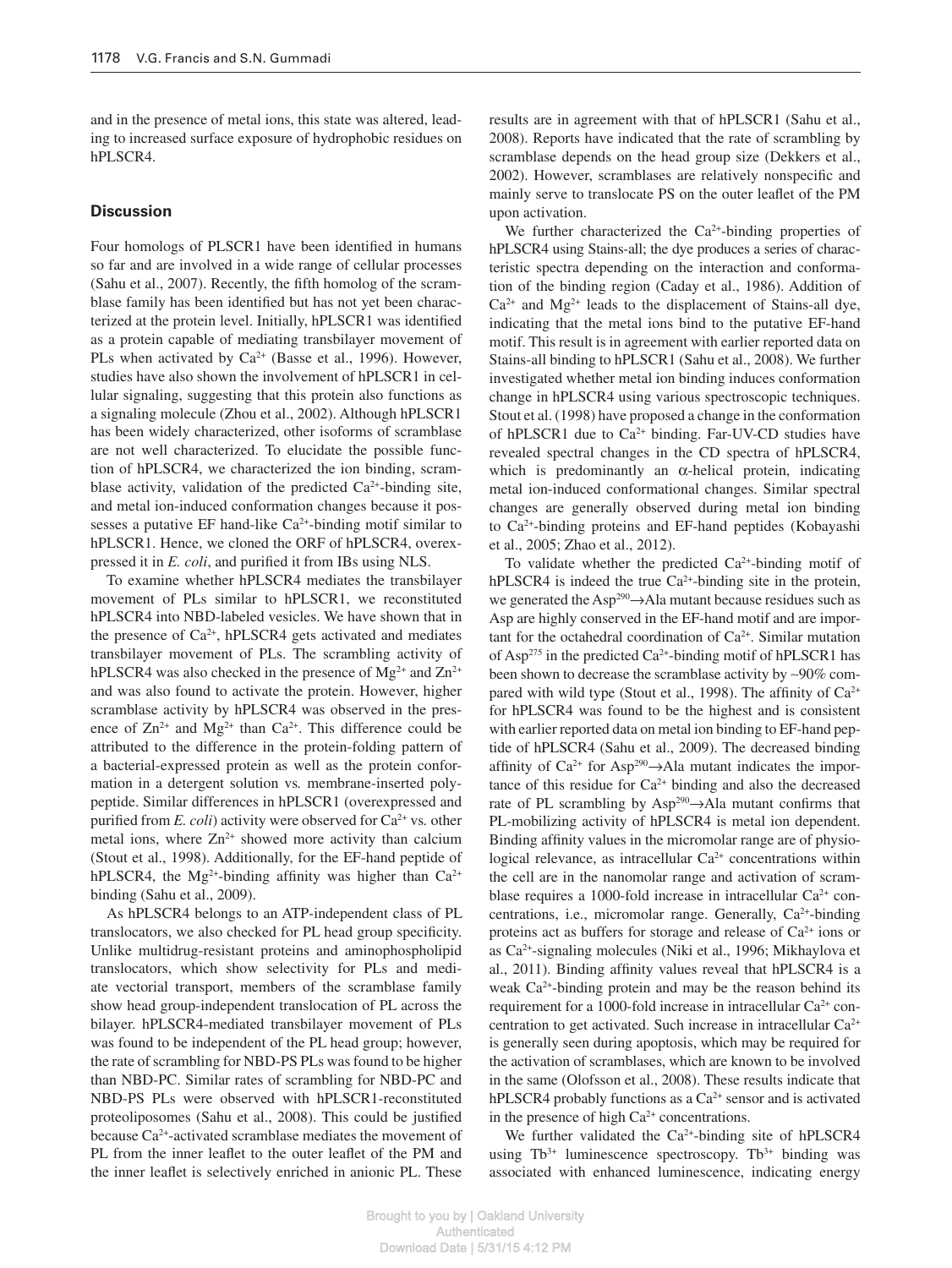transfer from Trp residues. Decreased luminescence of the  $Asp^{290} \rightarrow Ala$  mutant compared with the wild-type hPLSCR4 further confirms the importance of these residues in  $Ca^{2+}$ coordination (Figure 4C and D). Addition of  $Ca^{2+}$  to the Tb<sup>3+</sup>hPLSCR4 complex leads to the displacement of  $Tb<sup>3+</sup>$ , indicating that both the metal ions bind at the same site in the protein. Metal ion-induced conformation changes in hPLSCR4 were further characterized by monitoring surface hydrophobicity changes using  $ANS - a$  fluorescent probe. Metal ion binding to hPLSCR4 leads to increased surface exposure of hydrophobic patches, indicating ion-induced conformation change. Generally, Ca<sup>2+</sup> sensor proteins undergo conformation change in the presence of  $Ca^{2+}$ , leading to exposure of hydrophobic residues, whereas  $Ca^{2+}$  buffer proteins do not expose any hydrophobic residues in the presence of  $Ca^{2+}$  (Berggård, 2002; Venkitaramani et al., 2005). Exposed hydrophobic patches may possibly serve as binding sites for other proteins or may undergo oligomerization. Metal ion-induced exposure of hydrophobic residues of hPLSCR4 may be required for the interaction with its binding partners. Similar conformational changes have been observed during metal ion binding to calbindin  $D_{\text{28k}}$  (Berggård et al., 2000).

In conclusion, we report for the first time, metal ion-induced transbilayer movement of PLs mediated by hPLSCR4. Point mutation confirms that residues in the predicted  $Ca<sup>2+</sup>$ binding site of the protein is important for  $Ca^{2+}$  coordination and are important for the PL translocation activity of hPLSCR4. Furthermore, metal ions bind to the  $Ca<sup>2+</sup>$ -binding site and induce conformation change in the protein, which may be required for the activation of the protein.

### **Materials and methods**

### **Materials**

 NLS, egg phosphatidyl choline (egg PC), phosphatidyl serine (PS), and phenyl methane sulfonyl fluoride (PMSF) were obtained from Sigma (USA); *E. coli* DH5 α and *E. coli* BL21 (DE3) strains were obtained from ATCC (USA). The cDNA of hPLSCR1 was purchased from Invitrogen (USA) and  $pET-28$  a(+) was obtained from Novagen (USA). Fluorescent-labeled lipid, 7-nitrobenz-2-oxa-1,3-diazol-4 yl-phosphatidyl choline (NBD-PC), 7-nitrobenz-2-oxa-1,3-diazol-4 yl-phosphatidylserine (NBD-PS) were purchased from Avanti Polar Lipids, Inc. (USA). SM2 Bio-Beads, Chelex-100 resin, and protein molecular weight markers were obtained from BioRad, (USA). The Ni<sup>2+</sup>-NTA matrix was purchased from Qiagen (USA). Isopropyl βd -1-thiogalactopyranoside (IPTG), dithiothreitol (DTT), ethylene glycol tetraacetic acid (EGTA), molecular biology-grade CaCl<sub>2</sub>, and other routine chemicals were purchased from Himedia (India).

### **Plasmid construction**

hPLSCR4 ORF was directionally cloned between the *NdeI and XhoI* sites of the pET-28  $a(+)$  expression vector maintaining the reading frame. The ORF was amplified using forward primer 5'-GGC CCA TAT GAT GTC AGG TGT GGT ACC C-3' and reverse primer 5'-CCA CAA CGT TCA AGA TAG AGC TCG AGC GG-3' containing NdeI and *Xho*I sites, respectively. PCR-amplified product was then digested with *NdeI* and *Xho1* and ligated into pET-28 a(+) vector digested with the same enzymes. The cloned insert was further verified by sequencing both the strands. Site-directed mutagenesis was done using the QuikChange<sup>®</sup> II XL site-Directed Mutagenesis Kit (Stratagene, La Jolla, CA, USA) according to the manufacturer's protocol. To generate the Asp<sup>290</sup> $\rightarrow$ Ala mutant of hPLSCR4, the following primers were used 5 ′ -GCA ATG GCA GAT GCT **GCC** CAT TTT GAC ATT CAC-3 ′ and 5 ′ -GTG AAT GTC AAA ATG **GGC** AGC ATC TGC CAT TGC-3 ′ were used, and mutation was confirmed by sequencing.

## **Overexpression of the recombinant hPLSCR4 and Asp <sup>290</sup>**→ **Ala mutant**

 Protein overexpression was achieved by the transformation of the hPLSCR4-pET-28  $a(+)$  and Asp<sup>290</sup> $\rightarrow$ Ala mutant hPLSCR4 plasmids into the BL21 (DE3) strain of *E. coli* by chemical transformation. The transformants were then selected on an LB agar plate containing 100 µg/ml kanamycin. A single colony was then inoculated into the LB broth containing kanamycin (100 µg/ml) and was grown at 37 °C and 180 rpm until the A<sub>600</sub> reached ~0.5. The cells were then induced with 0.1 mm IPTG, and these cells were maintained in the broth at  $37^{\circ}$ C and 180 rpm for another 4–6 h. Induced cells (1 g) were then harvested and resuspended in 10-ml buffer containing 20 mm Tris-HCl, pH 7.5, 200 mm NaCl, 1 mm PMSF, 1 mm EDTA, and 1 m DTT. The cell suspension was then subjected to probe sonication for 2 min (1 s on/2 s off) at  $30\%$  amplitude. The soluble and insoluble fractions were separated by centrifugation at  $4^{\circ}$ C for 20 min at 18 000 *g* , and the localization of the overexpressed protein was analyzed on 12% SDS-PAGE.

#### **Purification of 6X His tag-hPLSCR4**

The insoluble fraction was resuspended in 10 ml of buffer A (20 mm Tris-HCl, 200 mm NaCl, pH 7.5) with  $0.3\%$  (w/v) NLS. The suspension was agitated for 24 h at 130 rpm and  $20^{\circ}$ C followed by centrifugation at 4400 *g* for 15 min at 4°C. Subsequently, NLS was replaced with  $0.025\%$  (w/v) Brij-35 (buffer B) in all the steps of purification. The supernatant was then subjected to dialysis with 20-kDa cutoff membrane against buffer B, maintaining the protein concentration at 100 µg/ml with three buffer changes after every 12 h. Absorbance at 215 nm was used to determine the amount of the residual NLS present after dialysis. The protein solution was then filtered through a 0.22-um membrane filter and loaded onto a Ni-NTA column, equilibrated with buffer B before use. Binding was carried out for 10 min at  $25^{\circ}$ C, and the protein was finally eluted out with buffer B containing 250 mm imidazole. The eluted protein was then repeatedly dialyzed against buffer B made from water treated with Chelex-100 resin (BioRad) to completely remove the imidazole and make the protein free of metal ions. The purification of the Asp<sup>290</sup> $\rightarrow$ Ala mutant of hPLSCR4 was done similarly as described above.

#### **Scramblase assay**

 Symmetrically labeled proteoliposomes reconstituted with the hPLSCR4 and Asp<sup>290</sup>→Ala mutant were prepared as described earlier (Rajasekharan and Gummadi, 2011). Schematic representation of scramblase assay is shown in Supplementary Figure S2 . Egg PC and PS (9:1) along with 0.3 mol% NBD-PLs were briefly dried under a stream of  $N_2$  gas and solubilized in buffer C (10 mm HEPES/NaOH-7.5, 100 mm NaCl) with  $1\%$  (w/v) Triton-X100 to solubilize the lipids. For proteoliposome preparation, 0.1 mg of each protein was added to the solubilized lipids followed by the addition of SM2 Bio-Beads to completely remove Triton-X100. Inside-labeled proteoliposomes were prepared from symmetrically labeled proteoliposomes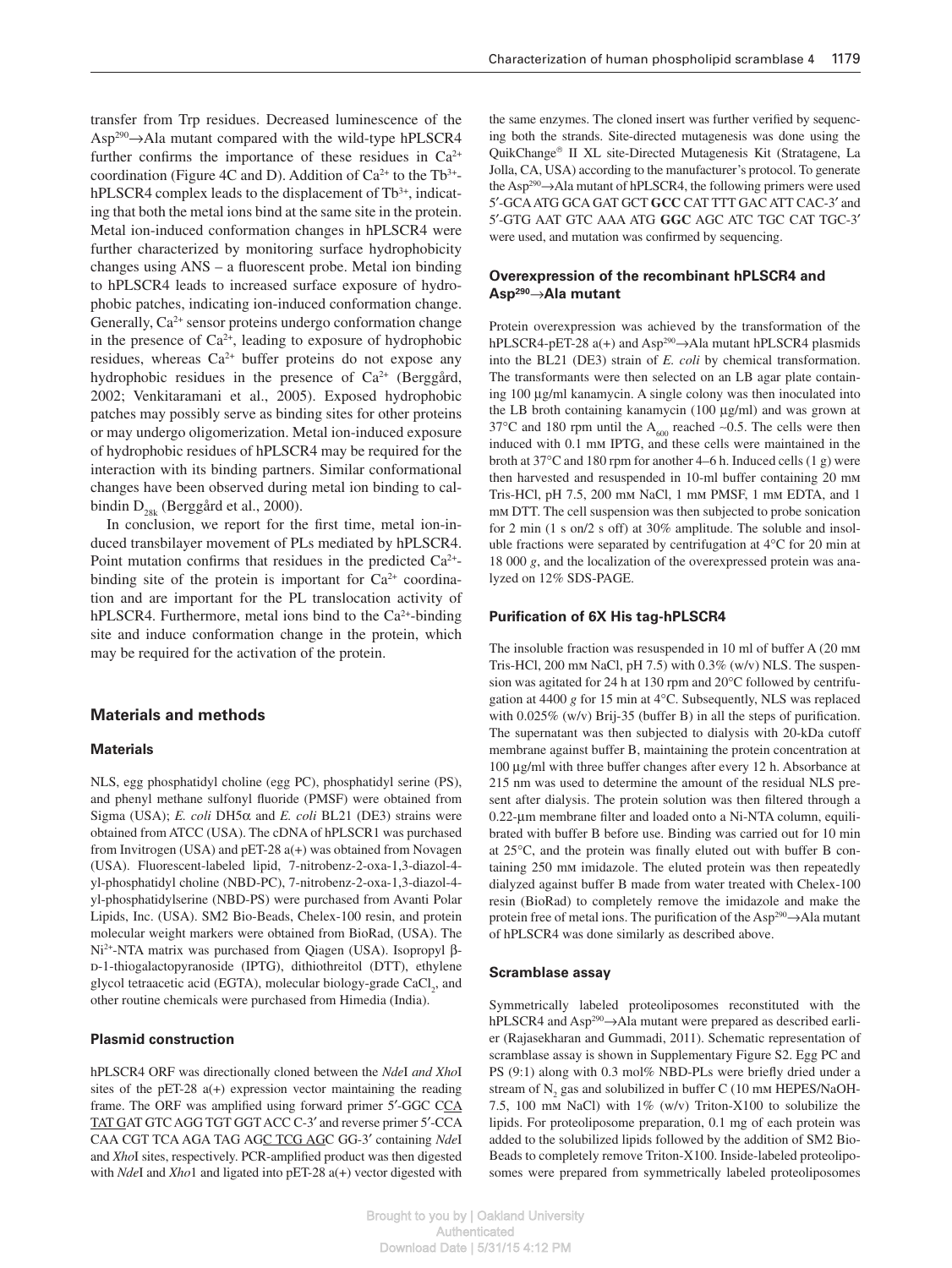as described earlier (Sahu et al., 2008). For scramblase assay, insidelabeled proteoliposomes were incubated for 2 h at  $37^{\circ}$ C in buffer B with various metal ions  $(2 \text{ mm})$  or  $4 \text{ mm}$  EGTA (control). Sample fluorescence (excitation at 470 nm and emission at 532 nm) was monitored continuously at 25°C with constant low speed stirring and slit widths of  $3 \text{ nm}$  (excitation) and  $5 \text{ nm}$  (emission). The initial fluorescence was recorded in a spectrofluorometer for 100 s until the values stabilized. Then, 20 mm dithionite (freshly prepared in 1 m Tris base) was added, and the fluorescence was monitored for the next 300 s. The difference between the residual fluorescence in the presence and absence of metal ions after dithionite addition is attributed to metal ion-induced scrambling of the NBD-PC located in the inner leaflet of proteoliposomes. Scramblase activity was calculated as

Scramblase activity (%NBD-PL translocated)= $F_{\text{metal ion}}$ - $F_{\text{control}}$ ,

where  $F_{\text{metal ions}}$  is the relative scramblase activity in the presence of metal ions and  $F_{control}$  is the relative scramblase activity in the presence of EGTA (control).

#### **Intrinsic tryptophan fluorescence spectroscopy**

Steady-state fluorescence was measured using Perkin Elmer LS-55 fluorescence spectrofluorometer (USA). Fluorescence spectra emission was recorded at unitary wavelengths between 300 and 500 nm, with an excitation wavelength of 295 nm at  $25^{\circ}$ C and a scanning speed set at 100 nm/min, and the band passes were 5 nm each, unless stated otherwise. Freshly prepared metal ion stock solutions (1 M) prepared in buffer A were used for metal ion titration. The cuvettes were soaked in 10 mm EDTA, rinsed with ion-free distilled water before use. The hPLSCR4 and Asp<sup>290</sup>→ Ala mutant was titrated with small aliquots of respective metal ions, and the binding constants  $(K_a)$  of metal ions to protein were determined by Scatchard plot using nonlinear curve fitting (Prism 5.0 GraphPad Software Inc., San Diego, USA). Curve fitting was done for a fraction of ligand sites occupied  $[(F_o-F)/(F_o-F_{sat})]$  vs. ligand concentration using onesite binding nonlinear regression analysis, where  $F_{o}$  is the fluorescence in the absence of a ligand,  $F_{\text{sat}}$  is the fluorescence at saturated ligand concentration, and  $F$  is the fluorescence in the presence of a particular ligand concentration.

#### **Stains-all binding assay**

 Stains-all, a calcium-mimicking probe, was used to probe the metal ion-binding properties of hPLSCR4 (Caday et al., 1986). The protein was made ion free by dialysis against buffer passed through Chelex-100 resin. Stains-all solutions were freshly prepared by dissolving the dye in ethylene glycol. Briefly,  $50 \mu$ g of protein was incubated with 20 µm of dye in the dark at room temperature for 1 h. The absorption spectrum was then recorded from 400 to 700 nm using Jasco spectrophotometer with a scan speed of 100 nm/min. Different metal ions were then added to the dye-protein complex, and the spectra was recorded.

### **Terbium luminescence studies**

 $Tb^{3+}$ , which possesses a high affinity for  $Ca^{2+}$ -binding sites (Brittain et al., 1976), was used to study the  $Ca^{2+}$  binding to the hPLSCR4 and Asp<sup>290</sup> $\rightarrow$ Ala mutant. TbCl<sub>3</sub> (50  $\mu$ m) was added in increments to the protein  $(1.5 \mu \text{m}$  each), and the complex was incubated for 5 min before recording the spectra. Samples were excited at 285 nm, and the emission spectrum was recorded between 310 and 560 nm with a scan speed of 100 nm/min and bandwidths of 5 nm each.

## **Far-UV-CD measurements**

 The far-UV-CD spectra were recorded using Jasco J-810 spectropolarimeter (Easton, MD, USA) at 25°C with a thermostated cell holder. The spectrophotometer was calibrated with 10-camphor sulfonic acid. The samples were scanned using a 0.1-cm path-length cuvette at a wavelength range of 250–190 nm. The average of three scans was recorded with a bandwidth of 2 nm at a scan speed of 10 nm/min. Protein concentrations of 10  $\mu$ m were used for far-UV-CD recordings. Buffer blank spectra were collected under similar conditions and were subtracted to obtain the final spectra.

#### **Protein surface hydrophobicity changes by ANS fl uorescence**

 ANS-binding measurements were recorded using Perkin Elmer LS-55 spectrophotometer at  $25^{\circ}$ C. The binding of ANS to protein was monitored by recording the emission between 400 and 650 nm following excitation at 365 nm with a scan speed of 100 nm/min and a bandwidth of 10 nm each. ANS was added to buffer A to a final concentration of 20 µm and titrated with increasing protein concentration until saturation. To this saturated ANS-protein complex, small increments of  $Ca^{2+}$  were added and spectra were recorded. For data evaluation, buffer blanks were subtracted from the spectra.

## **Acknowledgments**

 This work was supported by a research grant from the Council of Scientific and Industrial Research, Government of India, New Delhi. V.G.F. was supported by a Junior Research Fellowship from the Council of Scientific and Industrial Research, Government of India, New Delhi.

## **References**

- Basse F., Stout, J.G., Sims, P.J., and Wiedmer, T. (1996). Isolation of an erythrocyte membrane protein that mediates  $Ca^{2+}$  dependant transbilayer movement of phospholipids. J. Biol. Chem. *271* , 17205 – 17210.
- Berggård, T. (2002). Calbindin D28k exhibits properties characteristic of a Ca<sup>2+</sup> sensor. J. Biol. Chem. 277, 16662-16672.
- Berggård, T., Silow, M., Thulin, E., and Linse, S. (2000). Ca<sup>2+</sup>and H<sup>+</sup>-dependent conformational changes of calbindin  $D_{28k}$ . Biochemistry 39, 6864-6873.
- Brittain, H.G., Richardson, F.S., and Martin, R.B. (1976). Terbium (III) emission as a probe of calcium(II) binding sites in proteins. J. Am. Chem. Soc. *98* , 8255 – 8260.
- Caday, C.G., Lambooy, P.K., and Steiner, R.F. (1986). The interaction of  $Ca<sup>2+</sup>$ -binding proteins with the carbocyanine dye Stainsall. Biopolymers 25, 1579-1595.
- Chen, M.H., Ben-Effraim, I., Mitrousis, G., Walker-Kopp, N., Sims, P.J., and Cingolani, G. (2005). Phospholipid scramblase1 contains a non classical nuclear localization signal with unique binding site in importin alpha. J. Biol. Chem. 280, 10599-606.
- Clapham, D.E. (2007). Calcium signalling. Cell 131, 1047-1058.
- Daniel, E. and Weber, G. (1966). Cooperative effects in binding by bovine serum albumin. I. The binding of 1-anilino-8 naphthalenesulfonate – fluorimetric titrations. Biochemistry 5, 1893-1900.
- Dekkers, D.W.C, Comfurius, P, Bevers, E.M., and Zwaal, R.F.A. (2002). Comparison between  $Ca<sup>2+</sup>$ -induced scrambling of various